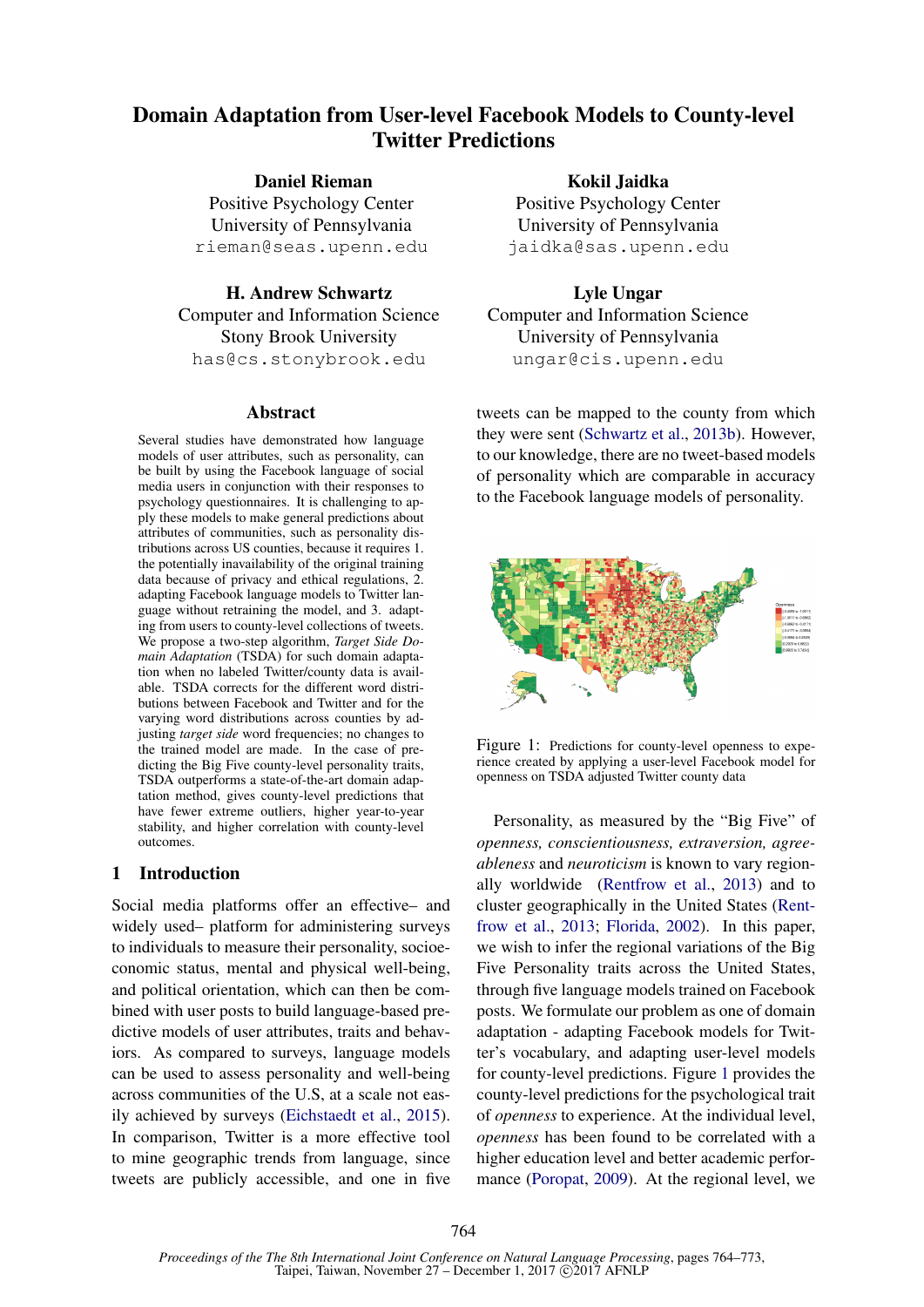expect to replicate survey results from Rentfrow et al. (Rentfrow et al., 2013), which have demonstrated that regional variations in personality are stable over time, and correlate with key political, economic, social and health metrics.

We combine two forms of target side adaptation in this paper: first, we adapt from Facebook to Twitter; next, we compensate for the variation introduced by the fact that Tweets within each county have significant correlation, leading to spuriously high frequencies of various words in various counties, significantly reducing the predictive accuracy there of the source models. The remainder of the paper first motivates our domain adaptation problem and provides a background on the specific problem of personality prediction. We then situate our method within the field of domain adaptation. Next, we present the TSDA algorithm which, like other popular domain adaptation algorithms, is frustratingly easy (Daumé III, 2007). Finally, we demonstrate that TSDA improves the quality of county-level predictions by (a) removing extreme predictions, (b) improving year-to-year stability, (c) increasing average magnitude of correlations between predicted countylevel personality and measured health and wellbeing metrics with which the personality constructs are known to correlate, and decreasing correlations where correlations are not expected.

### 1.1 The Need for Target Side Adaptation

Applying user-level language models learned on Facebook to make county-level predictions on Twitter poses three main challenges. The first challenge, typically addressed by traditional domain adaptation methods, is the difference in vocabulary between Facebook and Twitter, which motivates the need for domain transfer. For instance, "rt" is one of the most frequent Twitter 'words', but rare on Facebook. Secondly, although typical domain adaptation methods expect the availability of labeled training data, in this case there are new challenges due to the sensitivity of data. In cases where NLP is used to address social science problems, the training data is often unavailable when it comprises personally identifiable information, or when sharing would violate privacy and ethical regulations. Thus, an appropriate unsupervised domain adaptation approach would expect only a trained model – not the original data – to be available for predicting outcomes.

A third challenge is that there is a need to disambiguate words which have vastly different frequencies and often entirely different meanings in different counties. The implications of this artifact of the data are obvious when, on reviewing the relative ranking of counties by personality traits, it is observed that the most predictive features for the most- or least-scoring counties, often comprise words which are being used in a different local context (see Table 2). An appropriate domain adaptation approach should account for these local differences, and still generate a generic set of domain adapted features for all counties, rather than 3142 feature sets adapted to each of the counties individually.

We introduce *Target Side Domain Adaptation* (TSDA), an unsupervised method which adapts the target county-level data from Twitter to be more accurately predicted from the source userlevel Facebook models *using no labels on the target Tweets or counties and without altering the source-side model*. We call it "Target Side" to emphasize that no retraining of the model is done during the domain adaptation. We assume no labels on the target side, and so only make use of the differences between the source and target distributions of the features. An important assumption in this paper is that differences in the frequencies for the same word among counties, reflects differences in its local meaning. TSDA works particularly well with words, since (a) words vary widely in frequency across domains, and (b) words vary widely in frequency and meaning across domains.

### 2 Background

### 2.1 Personality Traits

We take as our core case study extrapolating personality, as measured in individual level questionnaires, to the 'average' personality for a county. There is a rising research area of "Geographical Psychology" (Rentfrow and Jokela, 2016), which looks at region variations in different psychological traits such as personality, and their correlation with physical and mental well-being.

As a surrogate for large scale surveying, we propose using peoples' social media language to estimate their personality. Such language-based models based on Facebook posts have been built using data from roughly 70,000 people who took personality tests and shared their test results and Facebook posts with researchers (Schwartz et al.,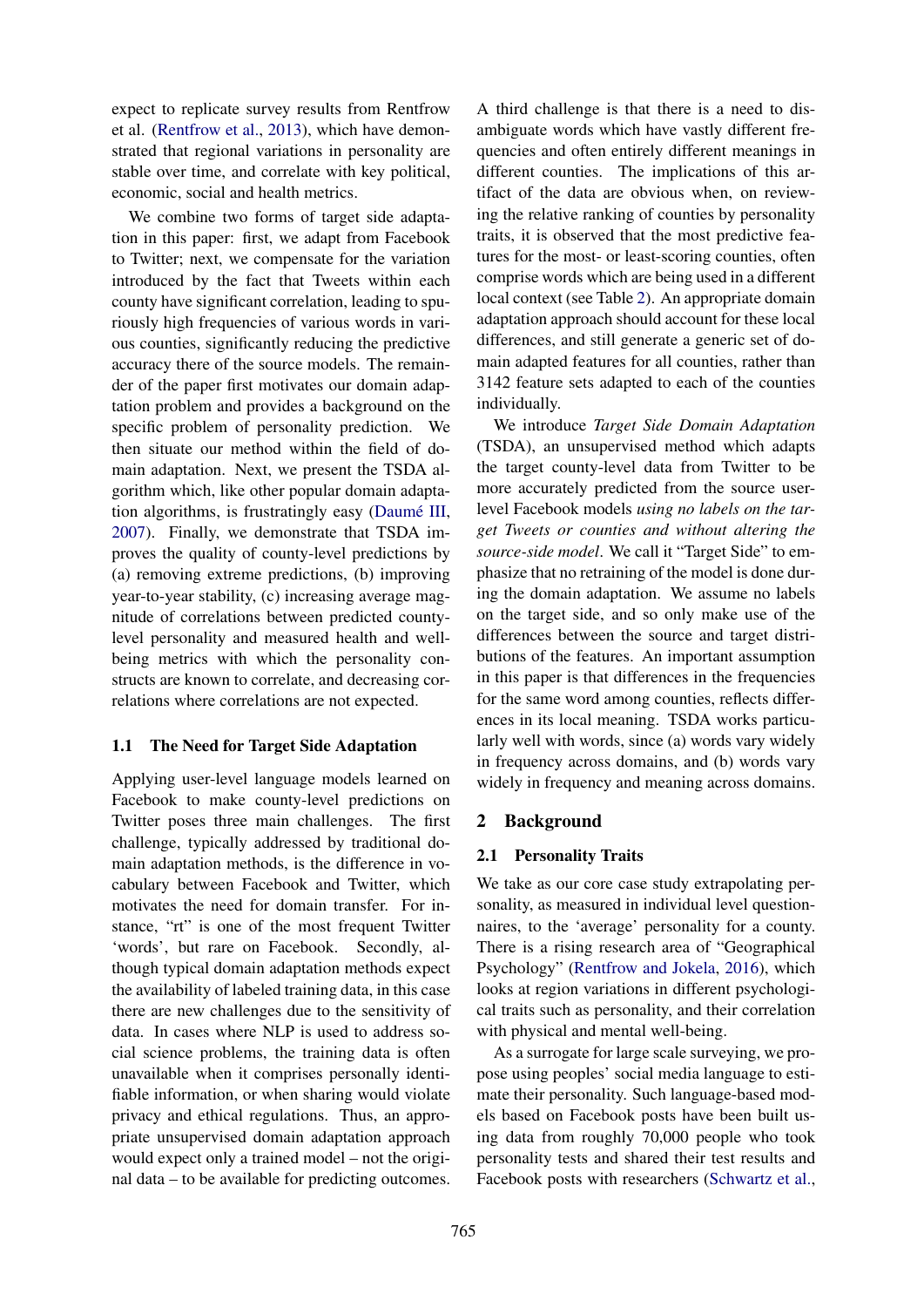2013a). These models have proven to be as accurate at estimating personality as estimates from people's friends (Park et al., 2014). However at first blush, such use of Facebook only pushes the problem one level back, as even 70,000 Facebook users give poor coverage of 100 out of over 3,000 US counties. To get good coverage, we shift to a more open social media platform, Twitter.

Twitter is readily available and allows free access to its streaming API. Even though only a few percent of tweets come with latitude and longitude, roughly 20% of the Tweets from the US can still be mapped to their county of origin. Many language-based models of user traits including demographics (Rao et al., 2010; Burger et al., 2011), personality (Schwartz et al., 2013a), socioeconomic status (Preoțiuc-Pietro et al., 2015), popularity (Lampos et al., 2014) and political orientation (Pennacchiotti and Popescu, 2011) have been made from social media language. A number of these models are based on labels of individual tweets (e.g., using Amazon's Mechanical Turk); collecting questionnaire data and the Tweets from the same user is harder, in part due to restrictions on Amazon's terms of use for Mechanical Turk. Facebook requires consenting users to share their data, but while obtaining consent, it is easy to ask users questions to assess their personality, or to ask them to share other data such as their electronic medical records (Smith et al., 2017).

Thus, we face the technical question: How can we take a model trained to predict user attributes such as personality from Facebook language at the individual user level and use it to predict average personality from Twitter language at the county level? This requires a double domain adaptation: firstly from Facebook to Twitter, and secondly from users to counties. This domain adaptation is complicated by the fact that we have virtually no county-level personality measures to use to guide the domain adaptation; it must be unsupervised.

#### 2.2 Domain Adaptation Background

Our task can be characterized as domain adaptation, or the closely related transfer learning (Pan and Yang, 2010), where we are adapting from a *source domain*: the words users use on their Facebook posts and associated user labels to a *target domain*: county-level Twitter language, where we want, but do not have, labels on the counties. Most prior work on domain adaptation has focused on the case where some labels are available on both the source and target domains, and is usually done by combining (often in some weighted fashion) training data sets or, less commonly, trained models from the source and target domains (Daume III and Marcu, 2006). Both of these approaches require at least some labeled target data, which we lack. Thus, methods such as EasyAdapt++ (Daumé III et al.,  $2010$ ), which encourages source and target models to agree on unlabeled data cannot be used here.

In this paper, we have compared our proposed TSDA framework against the Correlation Alignment (CORAL) approach, an unsupervised approach which aims to minimizes domain shift by linearly transforming the covariance matrix of the target distribution to be as similar as possible (under the Frobenius norm) to the source distribution (Sun et al., 2015). It is similar in principle to the study by Daumé and Marcu, which applied Canonical Correlation Analysis (CCA) perform unsupervised machine translation by calculating the cosine similarity of projections in a lower dimensional space (Daumé III and Jagarlamudi, 2011). Transfer Component Analysis (TCA) is a more computationally expensive approach, which exploits the Maximum Mean Discrepancy Embedding (MMDE) metric for comparing the distributions between the source and target domain in the Reproducing Kernel Hilbert Space (RKHS) representation (Pan et al., 2011).

### 3 Target Side Domain Adaptation

Our Target Side Domain Adaptation (TSDA) is a two step process. The first step attempts to minimize the impact of spatially correlated word tokens in the county-level Twitter data by down-scaling the counts of words that are overrepresented in some counties. The second step then removes words that have significantly different frequencies between Facebook and Twitter. Note that TSDA does not use any target-side labels. It is instead predicated on the assumption that any large differences in word frequencies between source and target will interfere with the correct generalization; we do not need to know anything about the model in order to do the domain adaptation, instead we use the observed distributions of words on the target side.

Our domain adaptation is motivated by the observation that word frequencies in counties may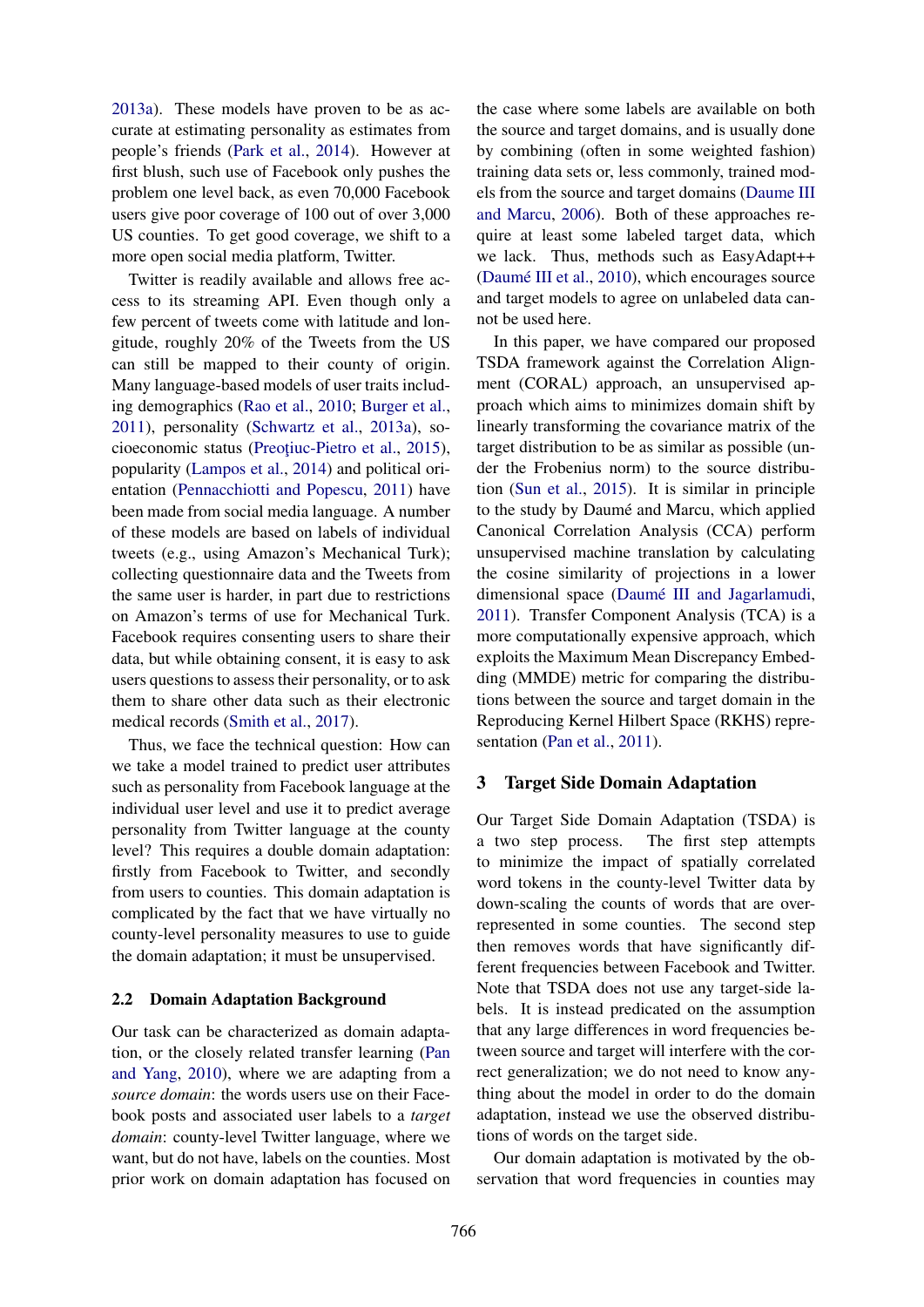have multiple meanings, and that some counties will tend to use an alternative meaning more than others. More formally, we assume that word counts in each county are a mixture of the "true word frequencies" generated by the latent variable being estimated, such as personality combined with county-specific "noise" driven by different word meanings. For example, counties might use the word "jazz" proportionally to how open to experience they are, but a small number of counties (e.g. Salt Lake City) might also use it to refer to a sports team.

Because most words in most counties are generated based on the latent variables of interest (personality), we can compute the distribution of each word across counties (i.e. the distribution on the target side), identify the outliers (words in counties unlikely to come from the main meaning), and then replace them with an imputed value (e.g. the mean frequency for that word).

### 3.1 Step 1: Target-Side Adjustment

As the first step, we adjust the Twitter county-level word frequencies to help mitigate the influence of spatial variations and confounds in word use. This is done by identifying outlier feature values for a given county, and replacing them with the mean feature value across all counties. Extreme values can come from several sources. Common instances of such outliers are: (i) a concert or sports game in a small city, which can lead to disproportionately many mentions of e.g., Bieber or Cowboys. (ii) Some communities have unusually high concentrations of different ethnic groups, who may infuse their nominally English language tweets with Tagalog or Indonesian words. These words, present in small numbers on the source language training set, can significantly skew predictions.

We propose an extremely simple, robust method to address this problem: For each word  $w_i$ , for the 5% of counties with the largest word frequencies  $w_{j,c}$ , replace  $w_{j,c}$  with the imputed  $\bar{w}_j$  and then renormalize each county's word frequencies such that they sum to one.

We attempted using matrix imputation-based values from Singular Value Decomposition (SVD) as in (Troyanskaya et al., 2001) for imputation, as an alternative to using the mean frequency of words; however, we found that it did not make a significant difference on this data set. Also note

that in each county, different words are replaced with their imputed values. No single adjustment to the source model is possible; each county effectively gets its own model - because, removing the same 5% of features from all counties would leave in too many harmful features, while removing a feature which is an "outlier" in any county from all other counties would remove too many features that are truly predictive, and also harm model accuracy.

### 3.2 Step 2: Source to Target Adjustment

The second step is to adjust frequencies for words that vary in usage between Facebook and Twitter. As in Step 1, our assumption is that differences in frequency correspond to differences in meaning. Accordingly, for each word in a county, we compute a ratio of its mean frequency for Facebook users, to the mean frequency for Twitter counties. Then, if the ratio for a word lies close to 1.0, word frequencies in the target Twitter counties are replaced with their corresponding means from the source data.

Specifically, we compute

$$
\frac{|\bar{w}_j^F - \bar{w}_j^T|}{\bar{w}_j^F + \bar{w}_j^T} > \epsilon
$$

Where  $\bar{w}_j^F$  is the mean of word frequency j for Facebook users and  $\bar{w}_j^T$  is the mean of word j for Twitter counties. In practice we used  $\epsilon = 0.8$ .

Note that the two domain adaptation steps, although superficially similar, are in fact qualitatively different. In the second step (Facebook to Twitter adaptation) the feature removal is "global", so one could easily remove the features that vary most between the source and target domains and then retrain the source Facebook model without those features. For the first step (crosscounty regularization), no such simple retraining is possible.

### 4 Data and Model Description

Facebook user-level models were built using data consisting of 65,896 observations of statuses and personality questionnaire answers. Each user posted at least 1,000 words and answered a set of at least 20 questions to derive a score for each of the Big Five personality traits. Statuses for each of the Facebook users were tokenized, unigram word counts extracted, and converted to term frequencies by dividing the resulting word counts for each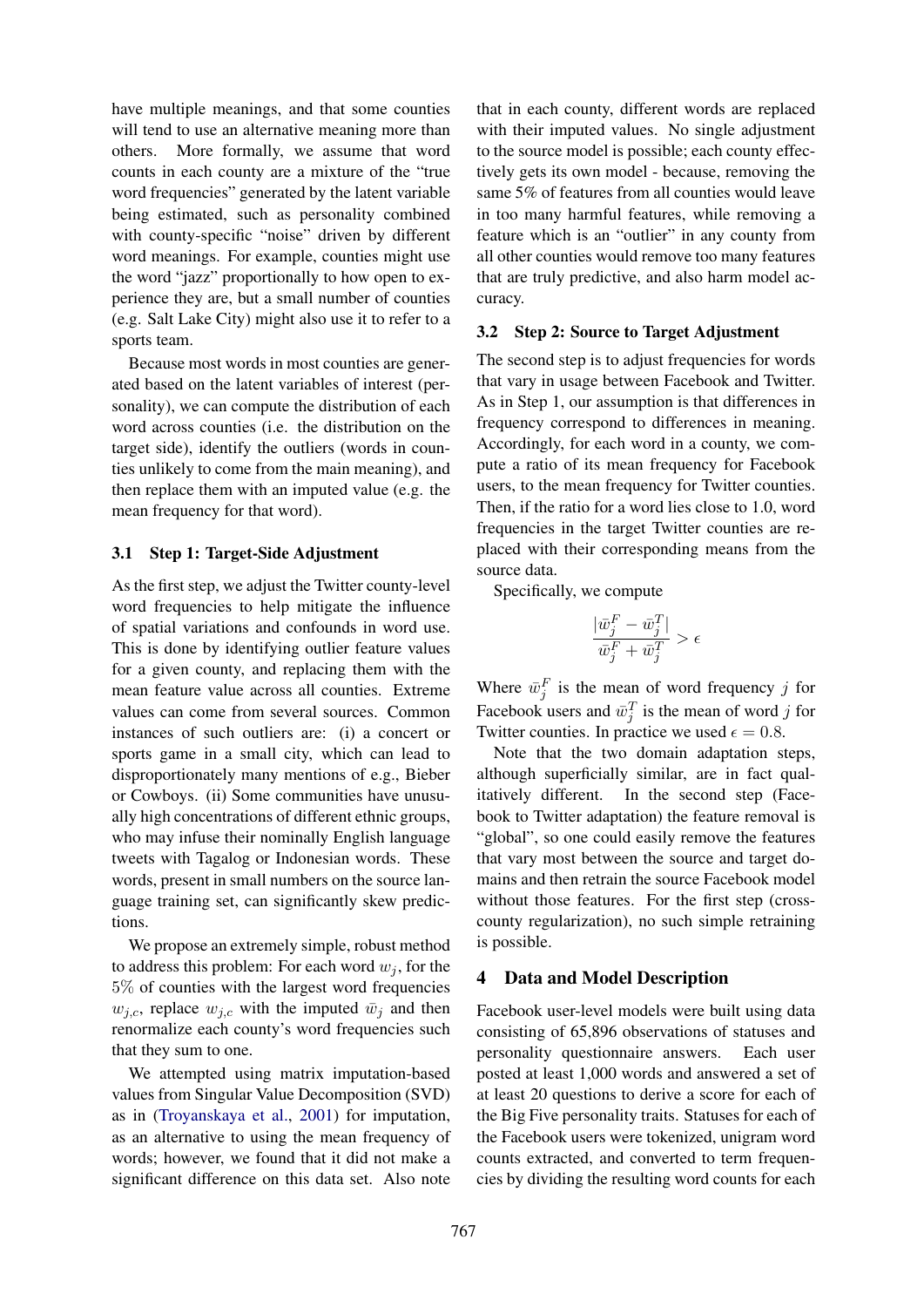user by that user's total word count. An elastic net regularized linear regression model utilizing a feature selection pipeline described in (Park et al., 2014) was then trained on each of the personality traits.

We used Twitter data comprising the 10% random sample from years 2012-14. We mapped tweets to US counties using the method of Schwartz et al. (2013), which is based on latitude/longitude coordinates, and the self-reported location field when available . Roughly one fifth could be successfully mapped resulting over 150 million geolocated tweets. Only those counties with at least 40,000 words were kept, yielding 2,468 counties for 2012, 2,651 for 2013, and 2,197 for 2014.

# 5 Evaluation of TSDA for Known **Outcomes**

We first evaluate our predictions by comparing them to five state-level average personality scores (Rentfrow et al., 2013), where we have enough surveys to get a 'ground truth'. The results suggest that TSDA works well when the county-level scores are further aggregated to the state level (Rentfrow and Jokela, 2016). Table 1 shows Pearson *r* between average state personality predictions (population weighted average of the county predictions) and the 'ground truth'.

The baselines were calculated using predictions with no domain adaptation, with CORAL, and with retrained models on the TCA-transformed features both with and without the feature selection pipeline used in the other models. Recall that CORAL adjusts the source features to the target features using a transformation selected using an  $L_2$  (Frobenius norm) loss; such methods work poorly when a small number of extreme values need to be removed.

Additionally, we used this state-level ground truth to test the sensitivity of our method to variation in the step 1 and step 2 parameters. Results showed a statistically significant increase in correlation using 0.8 over 0.9 in step 2 while the variation in the step 1 parameter is less clear. When step 2 uses 0.8, we see openness, conscientiousness and extraversion correlations strengthening with increasing step 1 parameter, agreeableness decreasing, and neuroticism remaining constant. The average increase in performance of TSDA with the range of parameters tested was also statis-

| <b>Baselines</b>      |                          | O   | C   | E      | A     | N   |
|-----------------------|--------------------------|-----|-----|--------|-------|-----|
| No domain adaptation  |                          | .47 | .08 | .49    | .44   | .53 |
| CORAL                 |                          | .14 | .19 | .20    | $-16$ | .26 |
|                       | TCA no feature selection | .70 | .26 | $-.06$ | .64   | .47 |
| TCA feature selection |                          | .53 | .28 | $-.16$ | .63   | .48 |
|                       |                          |     |     |        |       |     |
| <b>TSDA</b>           |                          |     |     |        |       |     |
| Step 1                | Step 2                   | O   | C   | E      | A     | N   |
| $1\%$                 | 0.8                      | .61 | .09 | .50    | .49   | .57 |
| 2%                    | 0.8                      | .63 | .10 | .50    | .48   | .57 |
| 5%                    | 0.8                      | .69 | .11 | .52    | .45   | .58 |
| 10%                   | 0.8                      | .71 | .13 | .52    | .45   | .57 |
| $1\%$                 | 0.9                      | .59 | .08 | .49    | .43   | .56 |
| 2%                    | 0.9                      | .61 | .09 | .48    | .42   | .56 |
| 5%                    | 0.9                      | .69 | .10 | .49    | .41   | .57 |
| 10%                   | 0.9                      | .71 | .14 | .48    | .42   | .56 |

Table 1: Pearson *r* between target side state-level predictions and 'ground truth' state personalities (Rentfrow et al., 2013). The first baseline uses the naive predictions, the second uses the CORAL method, and the third and fourth use the TCA method first without and then with the feature selection pipeline used in the other models. TSDA results are shown for a variety of parameters for steps 1 and 2, but in practice we use  $5\%$  and  $0.8$ .

tically significant above the no domain adaptation baseline.

## 6 Unsupervised Validation Method

Validating unsupervised domain adaptation often presents a challenge, when no ground truth is available. We refer to the set of validity criteria developed by social scientists, such as testing *reliability*, the degree to which an assessment tool produces stable and consistent results e.g. over time and *external validity*, the degree to which the results generalize to other settings (ecological validity) and other people (population validity), as well as *predictive validity*, the ability of a stipulated theoretical construct (like Openness to Experience) to predict (correlate with) behavioral or other *criterion*, outcomes that it is theorized to relate to. In this paper, we demonstrate a three-pronged approach to validation, which relies on the fact that the predictions on the many targets (counties) should be (a) normally distributed as they capture natural phenomena, (b) consistent from year to year, (c) correlated with other state- and county-level outcomes such as education, income, health, and happiness which have been measured. Evaluating domain adaptation to a target domain which has no labeled ground truth presents a novel problem. We want, for example to predict the extraversion of different counties, but do not have sufficient data to know, for example, what the mean extraversion scores are of even hundreds of counties.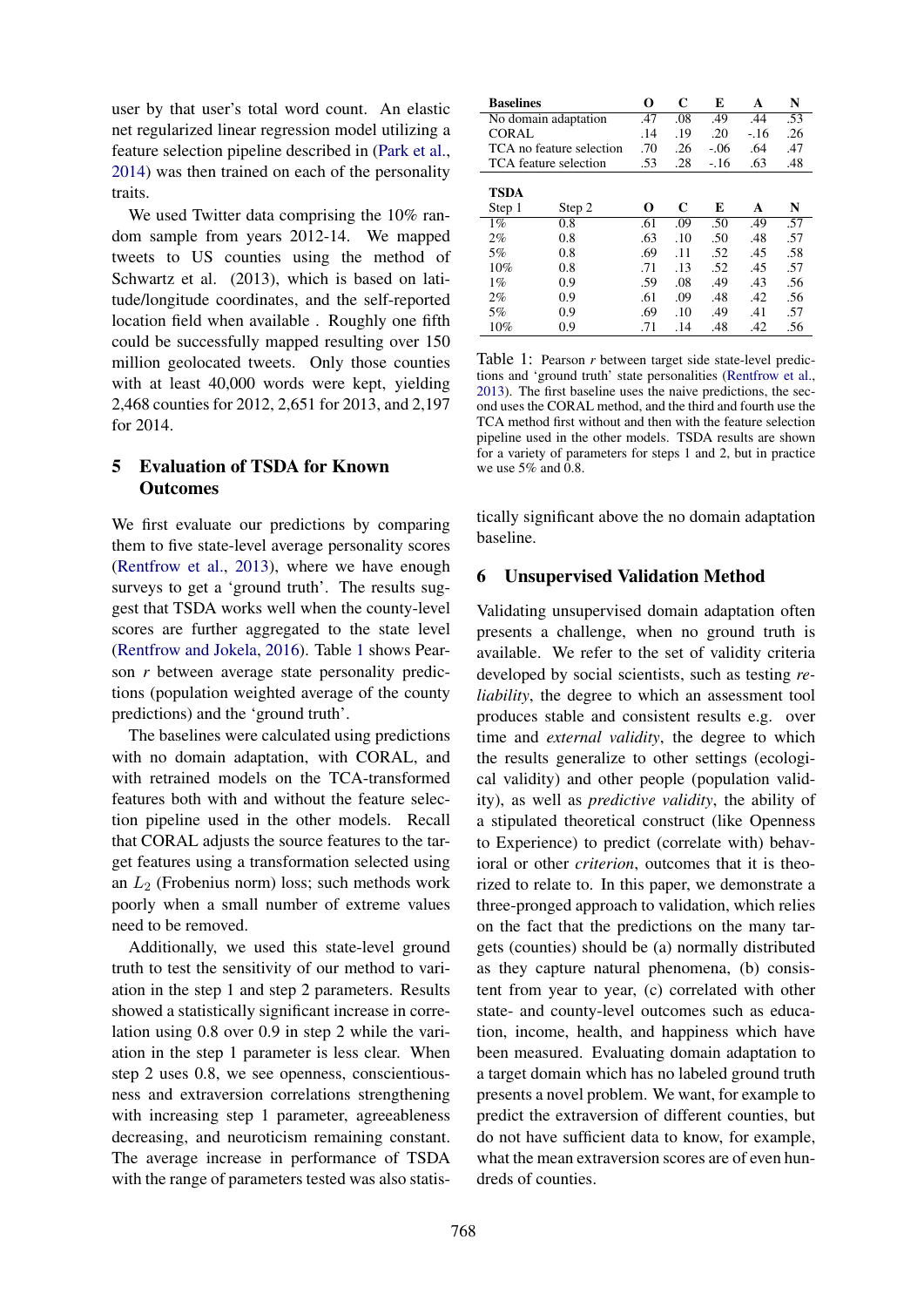We propose a three-pronged approach to validating a domain adaptation method on a set of target observations (counties, here) where we have no ground truth:

1) Are the distributions of the predicted attributes reasonable? We know, for example, that personality scores are, by construction, Gaussian at the individual level, and that averaging these Gaussians should give a distribution of mean county-level personalities that are Gaussian. However, as shown below, we find our county-level predictions to be far from a normal distribution, with some predictions lying over 10 standard deviations from the mean. We use kurtosis as a concrete metric to assess the impact of domain adaptation on predictions.

2) Are the estimates stable? We know that personality at the level of individuals is relatively stable over time; average personality in a county level should be extremely stable from year to year. However, this wasn't the case for our county-level predictions. We use year to year Pearson correlation between predictions as the benchmark metric to measure stability; domain adaptation should increase these correlations.

3) Do estimates correlate as expected with other outcomes? We know that personality correlates with many measurable outcomes for which we *do* have county-level measurements such as health and subjective well-being. A good domain adaptation should produce personality predictions which correlate more highly with such outcomes, while reducing unexpected correlations.

### 7 Results

We now demonstrate the utility of TSDA by modeling how personality, as estimated using language on Facebook, can be used to predict county-level average personality from Twitter language.

We use the widely used Five Factor Model (or Big 5) of personality (thousands of papers have been written using it) (McCrae and John, 1992; Digman, 1990), which classifies personality traits into five dimensions: *extraversion* (outgoing, talkative, active), *agreeableness* (trusting, kind, generous), *conscientiousness* (self-controlled, responsible, thorough), *neuroticism* (anxious, depressive, touchy), and *openness* (intellectual, artistic, insightful) all measured using the revised neo personality inventory (Costa and McCrae, 2008).

### 7.1 Qualitative Analysis of TSDA

Recall that the first step of TSDA removes the most different 5% of each feature across counties, replacing them with imputed values, while step 2 removes the words that have the most different frequencies between Facebook and Twitter.

We first look at which words counts are being adjusted. Since step 1 imputes new frequencies for different words for each county, too many words are replaced to show them all. As representative examples, we show in Table 2 the 10 words with the largest change after TSDA step 1 for San Francisco, Salt Lake, and Philadelphia counties. These words, selected *without* looking at the labels, are removed from the model (replacing them with their mean values). We can also look, after the fact, and see which of the removed words had the most influence on the prediction. The 10 words which most affected the predicted openness when they were removed for each of the same three counties are shown in Table 3.

We can also see which words most affected the predicted openness when they were removed from Venango County, PA, one of two counties with extremely low predicted openness: 'yg, ini, sama, ada, lagi, yang, aku, hari, yaa, ga'. These words, lyrics from an Indonesian song, show what can go wrong when models are applied to different domains (counties and years here); a previously rare meme becomes common in one county, making predictions for it highly inaccurate.

| Philadelphia | <b>Salt Lake</b> | <b>San Francisco</b> |
|--------------|------------------|----------------------|
| ctfu         | utah             |                      |
| philly       | salt             |                      |
| philadelphia | lake             | de                   |
| pa           | city             | que                  |
| ard          | news             | la                   |
| eagles       | followers        | <b>TM</b>            |
| #philly      | #jobs            | ,                    |
| instagram    | ut               | el                   |
| gm           | #job             | san                  |
| phillies     | solutions        | new                  |

Table 2: Words with the largest change after TSDA step 1 for three cities. We see locations and sports teams, non-English terms, and abbreviations as some of the easily identifiable groups of words adjusted by step 1.

Step 2 imputes the same new word frequencies across all counties and, as shown below in Table 4, gives results that are intuitive. We run step 2 separately here for each of the 3 years of Twitter data, again giving top ranked words that differ slightly from year to year.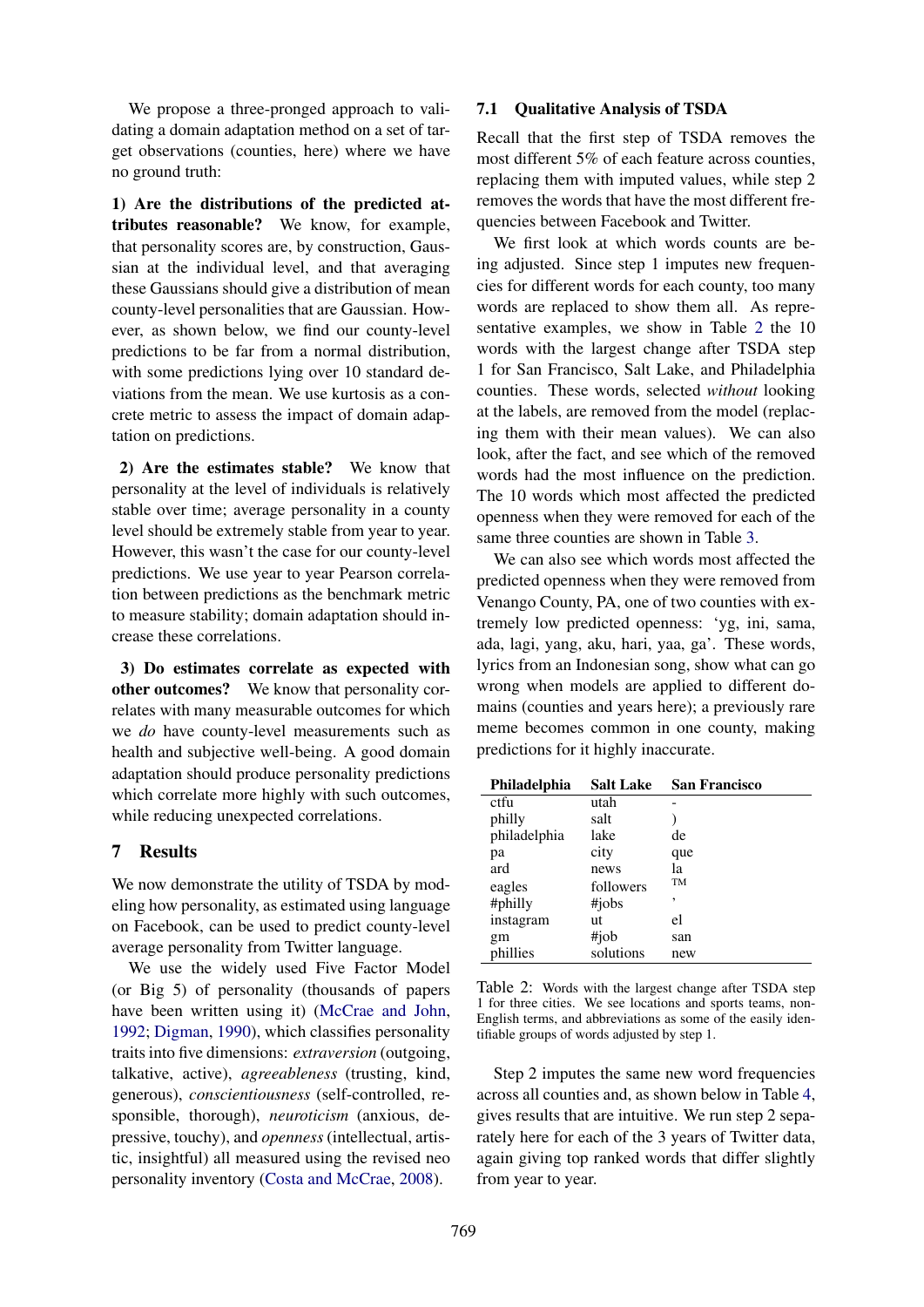| Philadelphia           | <b>Salt Lake</b>  | <b>San Francisco</b> |
|------------------------|-------------------|----------------------|
| $artist(-)$            | lake $(+)$        | francisco $(-)$      |
| corny $(-)$            | $j$ azz $(-)$     | samsung $(+)$        |
| $jersey (+)$           | slc $(-)$         | woww $(+)$           |
| $\text{dickhead } (+)$ | salt $(-)$        | $art(-)$             |
| sheesh $(-)$           | projection $(-)$  | itunes $(+)$         |
| $iggy(-)$              | international (-) | $blog(-)$            |
| shore $(+)$            | canvas $(-)$      | content $(-)$        |
| $mic(-)$               | faucet $(-)$      | vintage $(-)$        |
| $imu (+)$              | masturbation (-)  | media $(-)$          |
| eagles $(+)$           | robert $(-)$      | $technology(-)$      |

Table 3: Similar to Table 2, this table looks at features which changed the most, but weights the difference by the Openness model weight. The resulting table shows features whose alteration in TSDA step 1 changed the county-level openness prediction the most. The (+) and (-) indicate if the change had a positive or negative impact on each county's openness prediction respectively.

| <b>Frequent on Facebook</b> |            |           | <b>Frequent on Twitter</b> |           |           |  |
|-----------------------------|------------|-----------|----------------------------|-----------|-----------|--|
| 2012                        | 2013       | 2014      | 2012                       | 2013      | 2014      |  |
| paste                       | $=$ $\Box$ | farmville | rt                         | rt        | rt        |  |
|                             | paste      | =1        | tweets                     | 2013      | 2014      |  |
| 8p                          | farmville  | :ſ        | #winning                   | tweets    | http      |  |
| $\%$                        | $=$        |           | tf                         | tf        | toned     |  |
| repost                      |            | paste     | tweeting                   | tweeting  | waistline |  |
| --                          |            |           | tweet                      | ✓         | 2013      |  |
| =ſ                          | finaly     | http://   | <<<<                       | followers | sheds     |  |
| maths                       | %          | $= ($     | <<<<                       | tweet     | tf        |  |
| ng                          | 8p         | $=$ /     | >>>>>                      | >>>>>     | <         |  |
| eid                         | mubarak    | $=$ p     | >>>>>>                     | >>>>>>    | tweets    |  |

Table 4: Features measured most different by TSDA Step 2 on three years of Twitter data. Reported both for features that occurred more on Facebook (the left) and those occurring more on Twitter (the right). All comparison were made with the same source Facebook data.

A consequence of readjusting frequencies of words that differ widely between source and target is that words representing years (e.g. '2015') have very different frequencies in the year that the post or tweet was written. Certain celebrity names behave similarly. Since we often predict on different years than we train, such time-correlated features are frequently dropped out.

#### 7.2 Unsupervised Validation

As described above, we validate our model in three ways, measuring prediction 1) normality/kurtosis 2) year to year stability and 3) correlation to other county- and state-level outcomes.

Measuring Normality with kurtosis in Figure 2 shows that there were clear problems with the naive method. The personality measures were constructed to be normally distributed, therefore one should expect a sample of personality predictions to be approximately normally distributed with kurtosis near 3. This is clearly not the case with the original predictions, with a three year averaged kurtosis ranging between 8 and 36. The TCA and CORAL baseline predictions also had

| Personality | <b>Original</b> | Step 1 | Step 2 | <b>TSDA</b> |
|-------------|-----------------|--------|--------|-------------|
| ο           | 35.33           | 3.01   | 27.63  | 2.99        |
| с           | 22.22           | 4.10   | 8.47   | 3.60        |
| Е           | 24.99           | 6.41   | 16.43  | 3.90        |
| A           | 8.95            | 2.68   | 10.84  | 2.75        |
| N           | 10.56           | 2.61   | 17.97  | 2.71        |

Figure 2: Three year average of county prediction kurtosis

| <b>Personality</b> | <b>Original</b> | Step 1 | Step 2 | <b>TSDA</b> |
|--------------------|-----------------|--------|--------|-------------|
| Ω                  | .83             | .93    | .82    | .93         |
| с                  | .76             | .83    | .82    | .85         |
| Е                  | (49)            | .57    | .51    | .65         |
| A                  | .84             | .89    | .82    | .88         |
| N                  | .81             | .81    | .78    | .81         |

Figure 3: Pearson correlations between 2012 and 2013 predicted county-level personalities.

high kurtosis, with the TCA predictions ranging from 10 to 24 and CORAL from 6 to 69. TSDA however fixes this issue; all the predictions have kurtosis values between 2 and 4 when both steps of TSDA have been applied.

Year to Year Stability was assessed by correlating county-level predictions from one year to the following. Figure 3 shows that TSDA increased correlations for predictions that already appeared stable and those with lower correlations. When viewed in conjunction with Figure 2, one can see that the initially high correlations for openness and neuroticism, and to a lesser extent some other predictions, were due to high leverage points.

Spurious (county-specific) words that are stable from year to year can cause both high kurtosis and high year to year correlations. Spurious words that vary year to year, perhaps due to a local meme or news story, cause low year-to-year stability.

Correlations between Predicted Personality and County Health and Well-being were calculated. Successful domain adaptation should increase these correlations – or at least drive them towards what is expected from the previous literature. Figure 4 shows the average correlations across three years between observed county-level outcomes and personality predictions both original and post-TSDA word frequencies. We focus first on the overall results. TSDA yields an average increase in correlation magnitude of 11% above the original unadjusted correlations, when averaged over all the personality factors and outcomes listed in the table, as expected. However, some correlations increased due to domain adaptation, while some decreased. We asked a personality psychologist to frame hypotheses for the re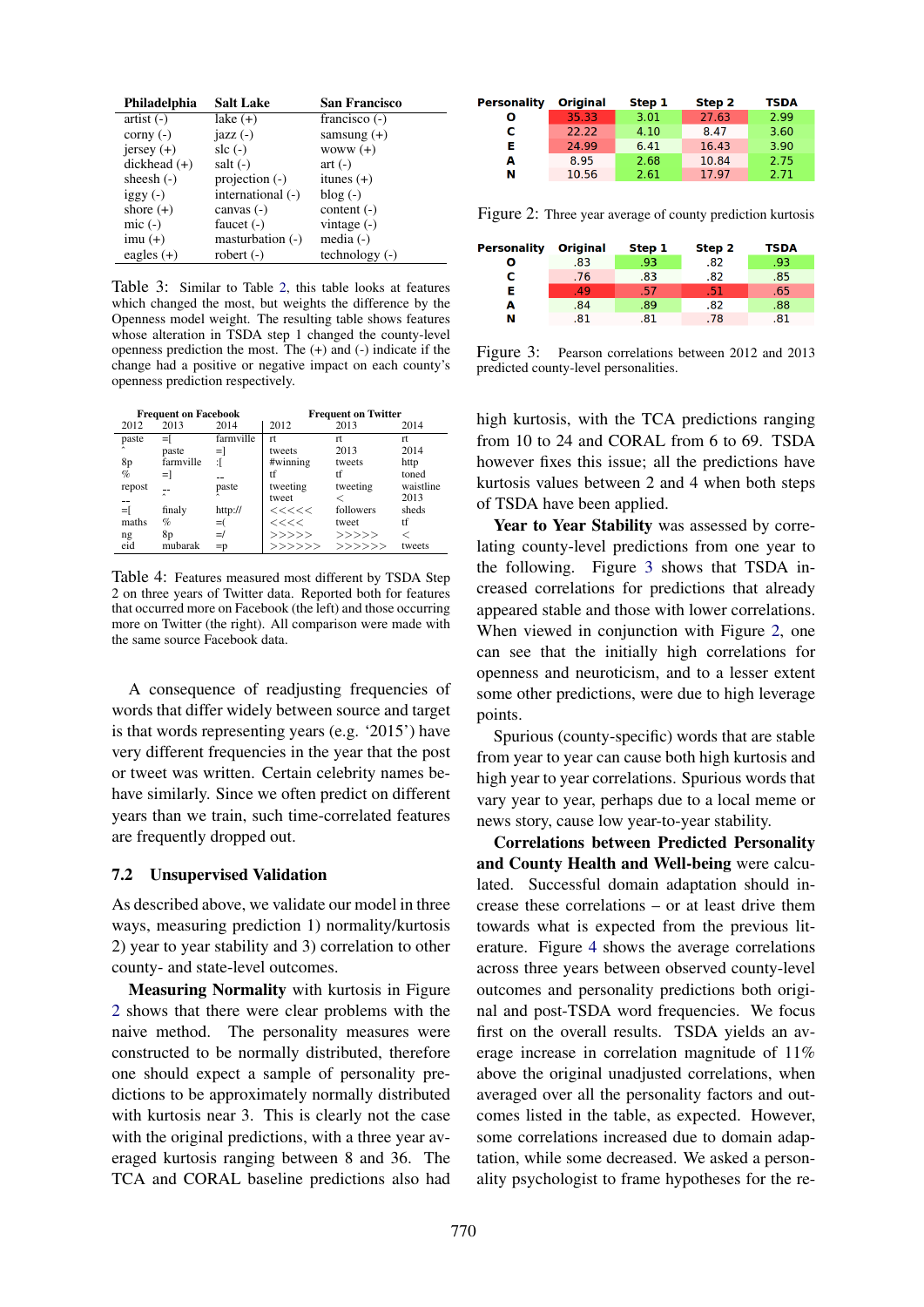lationship of personality traits with other countylevel outcomes, based on findings from the psychology literature and her considerable experience in the same domain. We tested our findings against these hypotheses, provided in Figure 4 and reflect the expected positive or negative relationship between the five personality traits and income, life satisfaction, mental health, education and income.

| <b>Hypothesis</b>              | ο      | c      | Е      | A      | Ν      |
|--------------------------------|--------|--------|--------|--------|--------|
| <b>Mentally Unhealthy Days</b> |        | ۰      | ۰      | ۰      | ÷      |
| <b>Life Satisfaction</b>       | 4      | ÷      | ÷      | ÷      |        |
| Education                      | ÷      | ÷      |        |        |        |
| Income                         |        | ÷      | ÷      |        |        |
| <b>No domain adaptation</b>    |        |        |        |        |        |
| <b>Mentally Unhealthy Days</b> | $-.03$ | $-.04$ | $-.04$ | $-.06$ | .06    |
| <b>Life Satisfaction</b>       | .11    | .20    | .01    | .13    | $-.17$ |
| <b>Education</b>               | .32    | .31    | $-.03$ | .22    | $-.30$ |
| Income                         | .18    | .12    | .01    | .13    | $-.09$ |
| <b>TSDA</b>                    |        |        |        |        |        |
| <b>Mentally Unhealthy Days</b> | .00.   | $-.07$ | $-.04$ | $-11$  | .10    |
| <b>Life Satisfaction</b>       | .12    | .23    | .00    | .13    | $-.21$ |
| Education                      | .55    | .35    | $-.25$ | .07    | $-.49$ |
| Income                         | .38    | .11    | $-.15$ | $-.01$ | $-.25$ |

Figure 4: Top: Individual-level correlation direction between personality traits and health, well-being, and socioeconomic status measures as predicted by a personality expert, supplemented by meta-analytic findings published in psychology where readily available (Roberts et al., 2007). Middle: Pearson *r* between original county-level personality predictions and externally measured metrics. Bottom: Pearson *r* between county-level predictions using TSDA and the same externally measured metrics.

We see that our predictions mostly accord with the personality literature, and that domain adaptation often strengthens the correlations that we expected and weakens the correlations that had been predicted from language, but were not expected. In particular, in the original data, there is a predicted strong correlation between agreeableness and education. Given the high kurtosis in agreeableness, this correlation is suspicious. TSDA reduces this correlation from 0.22 to 0.07, much more in line with what would be expected.

Several noteworthy correlations are found in our data, and strengthened by TSDA.

- Openness is known to correlate positively with higher educational attainment. This correlation increases 72% from 0.32 to 0.55 when TSDA is used.
- Conscientiousness is known to correlate positively with life satisfaction, education and income, and negatively with mentally unhealthy days. Our results are consistent with this.

#### 7.3 TSDA: Contribution of the two steps

Both steps of TSDA contribute to its performance, as shown in Figures 2 and 3.

*Step 1 (Between County normalization)* appears mostly responsible for the final reduction in kurtosis from TSDA and on its own adds some increased year to year stability. It also significantly increased the county-level predictions' correlations with socioeconomic status, and health and well-being measures and removed the spurious correlation between agreeableness and education which was observed in both the naive application of the model and in results only relying on TSDA step 2.

*Step 2 (Facebook to Twitter normalization)* on its own gave mild improvements in kurtosis (Figure 2), but inconsistent performance in year-toyear stability and external county-level correlations. It is when step 2 is applied after step 1 that the method is truly able to find differing features that, when replaced with the source feature means, provide overall better predictions.

#### 8 Conclusion

We have shown that the naive approach to applying Facebook user-level language models to county-level Twitter language has inherent problems due to two separate domain adaptation problems: the differences in Facebook to Twitter word token frequencies, and the spatially correlated terms introduced when aggregating tweets to counties. These problems were discovered when we constructed a list of counties with the most extreme predicted personalities (e.g., 'the 10 most agreeable counties in the US') and found our estimates to be many standard deviations outside what is plausible. We introduce Target Side Domain Adaptation (TSDA), which adjusts the observed word counts in the target (county-level Twitter) domain, leaving the source domain model unchanged, and we propose a set of validation methods based on assessing normality, year-to-year prediction stability, and the correlation of predictions with other outcomes measured on the target counties.

TSDA works particularly well with words, since words vary widely in frequency and meaning across domains and, critically, variations in frequency tend to be associated with differences in meaning. It has the further advantage that it does not require retraining the model; instead, the fea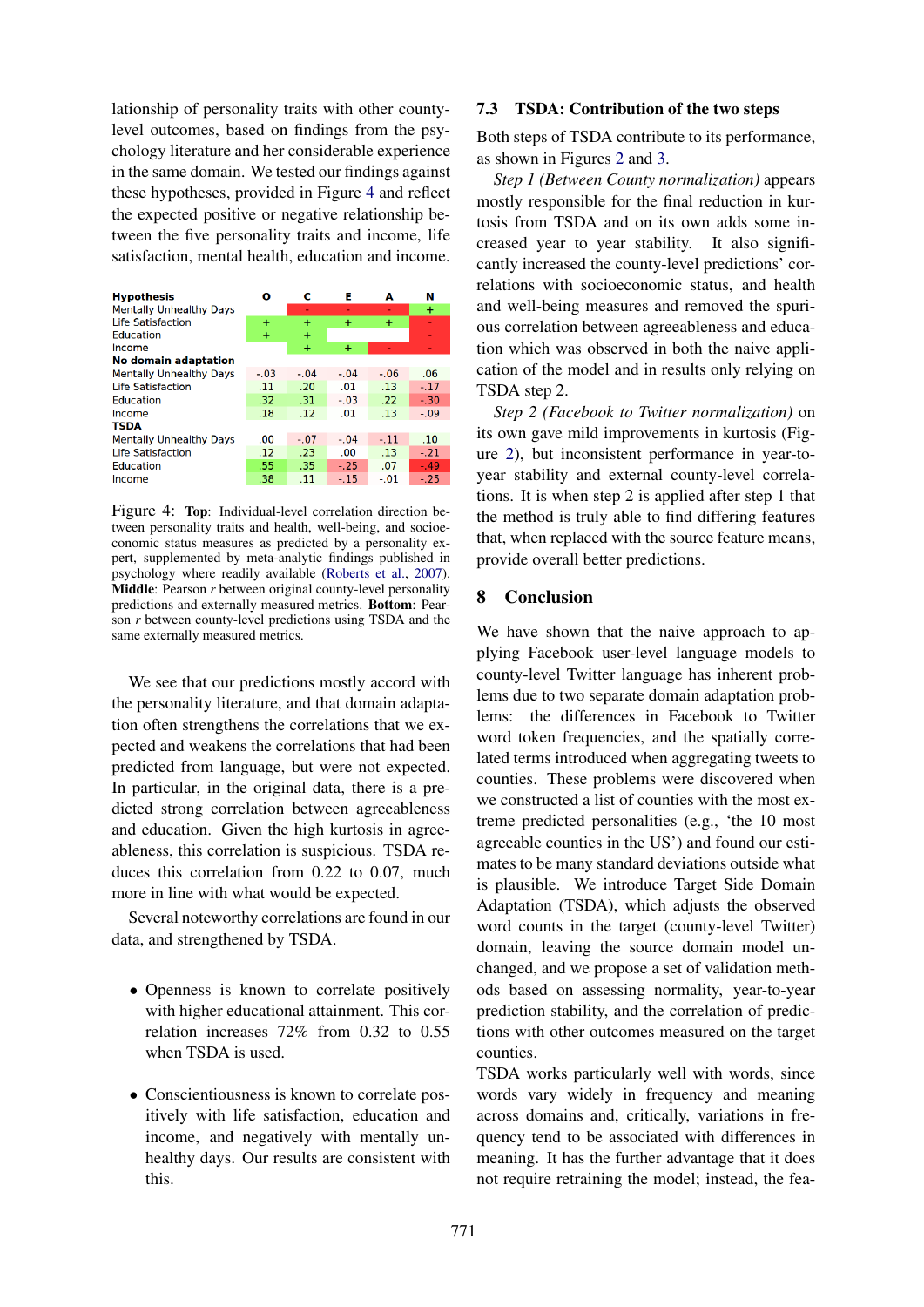ture values passed to the model are readjusted. This could be particularly important when the original training data cannot be shared, for example when it contains personal health data or (as is the case here) private social media data, which are impossible to truly anonymize for sharing.

# Acknowledgments

The authors acknowledge the support from Templeton Religion Trust, grant TRT-0048.

### References

- D. John Burger, John Henderson, George Kim, and Guido Zarrella. 2011. Discriminating Gender on Twitter. In *Proceedings of the 2011 Conference on Empirical Methods in Natural Language Processing*. EMNLP.
- Paul T Costa and Robert R McCrae. 2008. The revised neo personality inventory (neo-pi-r). *The SAGE handbook of personality theory and assessment* 2:179–198.
- Hal Daumé III. 2007. Frustratingly easy domain adaptation. *ACL 2007* page 256.
- Hal Daumé III and Jagadeesh Jagarlamudi. 2011. Domain adaptation for machine translation by mining unseen words. In *Proceedings of the 49th Annual Meeting of the Association for Computational Linguistics: Human Language Technologies: short papers-Volume 2*. Association for Computational Linguistics, pages 407–412.
- Hal Daumé III, Abhishek Kumar, and Avishek Saha. 2010. Frustratingly easy semi-supervised domain adaptation. In *Proceedings of the 2010 Workshop on Domain Adaptation for Natural Language Processing*. Association for Computational Linguistics, pages 53–59.
- Hal Daume III and Daniel Marcu. 2006. Domain adaptation for statistical classifiers. *Journal of Artificial Intelligence Research* 26:101–126.
- John M Digman. 1990. Personality structure: Emergence of the five-factor model. *Annual review of psychology* 41(1):417–440.
- Johannes C Eichstaedt, Hansen Andrew Schwartz, Margaret L Kern, Gregory Park, Darwin R Labarthe, Raina M Merchant, Sneha Jha, Megha Agrawal, Lukasz A Dziurzynski, Maarten Sap, et al. 2015. Psychological language on twitter predicts countylevel heart disease mortality. *Psychological science* 26(2):159–169.
- Richard Florida. 2002. The rise of the creative class. *The Washington Monthly* 34(5):15–25.
- Vasileios Lampos, Nikolaos Aletras, Daniel Preotiuc-Pietro, and Trevor Cohn. 2014. Predicting and Characterising User Impact on Twitter. EACL.
- Robert R McCrae and Oliver P John. 1992. An introduction to the five-factor model and its applications. *Journal of personality* 60(2):175–215.
- Sinno Jialin Pan, Ivor W Tsang, James T Kwok, and Qiang Yang. 2011. Domain adaptation via transfer component analysis. *IEEE Transactions on Neural Networks* 22(2):199–210.
- Sinno Jialin Pan and Qiang Yang. 2010. A survey on transfer learning. *IEEE Transactions on knowledge and data engineering* 22(10):1345–1359.
- Gregory Park, H Andrew Schwartz, Johannes C Eichstaedt, Margaret L Kern, Michal Kosinski, David J Stillwell, Lyle H Ungar, and Martin EP Seligman. 2014. Automatic Personality Assessment through Social Media Language. *Journal of Personality and Social Psychology* 108(6):934–952.
- Marco Pennacchiotti and Ana-Maria Popescu. 2011. A Machine Learning Approach to Twitter User Classification. ICWSM.
- Arthur E Poropat. 2009. A meta-analysis of the fivefactor model of personality and academic performance. *Psychological bulletin* 135(2):322.
- Daniel Preotiuc-Pietro, Vasileios Lampos, and Nikolaos Aletras. 2015. An Analysis of the User Occupational Class through Twitter Content. ACL.
- Delip Rao, David Yarowsky, Abhishek Shreevats, and Manaswi Gupta. 2010. Classifying Latent User Attributes in Twitter. SMUC.
- Peter J Rentfrow, Samuel D Gosling, Markus Jokela, David J Stillwell, Michal Kosinski, and Jeff Potter. 2013. Divided we stand: Three psychological regions of the united states and their political, economic, social, and health correlates. *Journal of Personality and Social Psychology* 105(6):996.
- Peter J Rentfrow and Markus Jokela. 2016. Geographical psychology: The spatial organization of psychological phenomena. *Current Directions in Psychological Science* 25(6):393–398.
- Brent W Roberts, Nathan R Kuncel, Rebecca Shiner, Avshalom Caspi, and Lewis R Goldberg. 2007. The power of personality: The comparative validity of personality traits, socioeconomic status, and cognitive ability for predicting important life outcomes. *Perspectives on Psychological Science* 2(4):313– 345.
- H Andrew Schwartz, Johannes C Eichstaedt, Margaret L Kern, Lukasz Dziurzynski, Stephanie M Ramones, Megha Agrawal, Achal Shah, Michal Kosinski, David Stillwell, Martin EP Seligman, and Lyle H Ungar. 2013a. Personality, Gender, and Age in the Language of Social Media: The Openvocabulary Approach. *PloS ONE* 8(9).